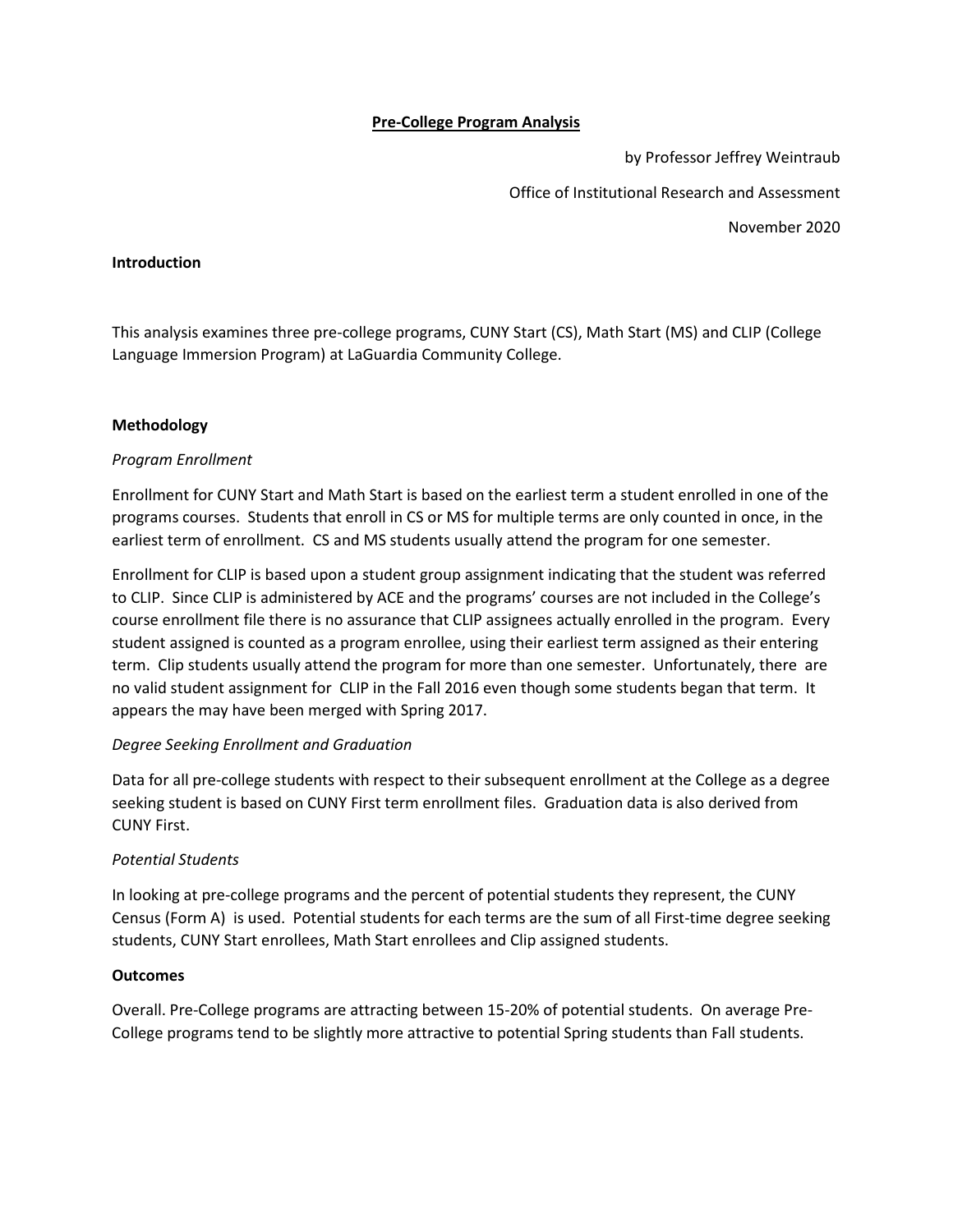# *CUNY Start*

Designed to assist students that need both Remedial Math and English CS averages a 79% degree seeking enrollment rate at LaGuardia. Overall CS student that enroll at the College have a 23.6% graduation rate. Changes in remedial English placement policies, has resulted in less students are now required to take remedial English, and has driven enrollment in CUNY Start down since Fall 2017.

# *Math Start*

Math Start enrollment number peaked in Spring 2019 but dropped in both Fall 2019 and Spring 2020. MS students have enrolled at LaGuardia as degree seeking students at 91.6%, the highest of any Pre-College program. Although the program is relatively new, it began in Spring 2016, the graduation rate of those that enrolled as degree seeking students is 10.7%.

# *CLIP*

CLIP enrollment remained steady until Spring 2018 and then began to drop. On average, CLIP assigned students enroll at LaGuardia as degree seeking students at a 79% rate. The graduation rate of those enrolling is 26.5%, the highest of any pre-college program.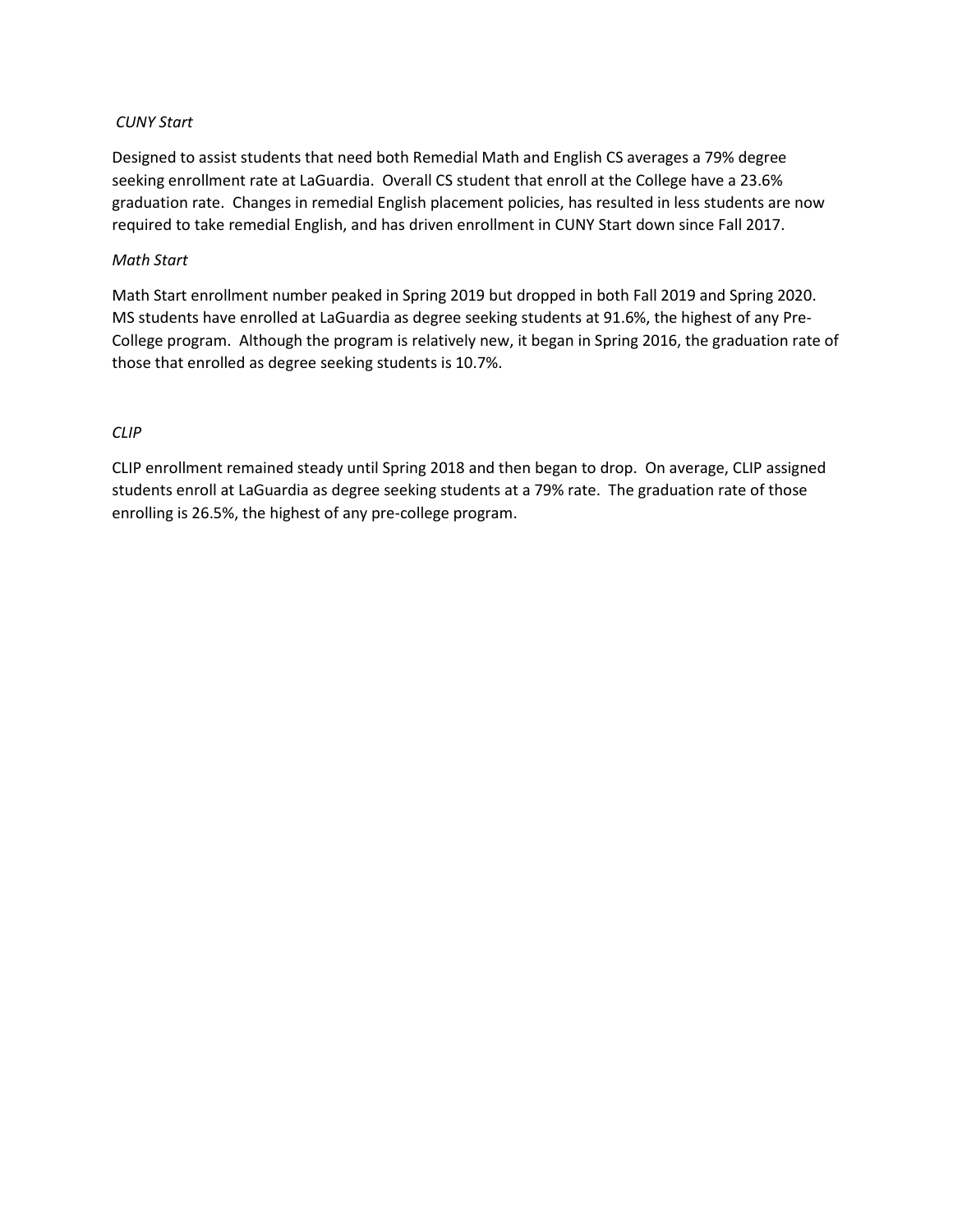|             | All Potential   | Degree Seeking |       |                   |       |                   |       |             |       |
|-------------|-----------------|----------------|-------|-------------------|-------|-------------------|-------|-------------|-------|
| Term        | <b>Students</b> | Freshmen       |       | <b>CUNY Start</b> |       | <b>Math Start</b> |       | <b>CLIP</b> |       |
|             |                 | Ν              | %     | N                 | %     | N                 | %     | N           | %     |
| <b>FA12</b> | 3471            | 3260           | 93.9% | 96                | 2.8%  |                   |       | 115         | 3.3%  |
| SP13        | 2151            | 1896           | 88.1% | 130               | 6.0%  |                   |       | 125         | 5.8%  |
| <b>FA13</b> | 3535            | 2979           | 84.3% | 340               | 9.6%  |                   |       | 216         | 6.1%  |
| SP14        | 1946            | 1459           | 75.0% | 312               | 16.0% |                   |       | 175         | 9.0%  |
| <b>FA14</b> | 3632            | 3063           | 84.3% | 368               | 10.1% |                   |       | 201         | 5.5%  |
| <b>SP15</b> | 1933            | 1423           | 73.6% | 329               | 17.0% |                   |       | 181         | 9.4%  |
| <b>FA15</b> | 3507            | 2962           | 84.5% | 352               | 10.0% |                   |       | 193         | 5.5%  |
| SP16        | 1984            | 1447           | 72.9% | 306               | 15.4% | 41                | 2.1%  | 190         | 9.6%  |
| <b>FA16</b> | 3453            | 3119           | 90.3% | 334               | 9.7%  |                   |       |             |       |
| SP17        | 1844            | 1249           | 67.7% | 231               | 12.5% | 80                | 4.3%  | 284         | 15.4% |
| <b>FA17</b> | 3543            | 2963           | 83.6% | 323               | 9.1%  | 17                | 0.5%  | 240         | 6.8%  |
| SP18        | 1604            | 1276           | 79.6% | 172               | 10.7% | 69                | 4.3%  | 87          | 5.4%  |
| <b>FA18</b> | 3098            | 2664           | 86.0% | 242               | 7.8%  | 40                | 1.3%  | 152         | 4.9%  |
| SP19        | 1415            | 1102           | 77.9% | 36                | 2.5%  | 148               | 10.5% | 129         | 9.1%  |
| <b>FA19</b> | 3470            | 2984           | 86.0% | 161               | 4.6%  | 119               | 3.4%  | 206         | 5.9%  |
| <b>SP20</b> | 1255            | 1029           | 82.0% | 30                | 2.4%  | 117               | 9.3%  | 79          | 6.3%  |

*Pre-College Enrollment as a Percentage of Potential First Time Students*

**Fall 16 data for Clip is not available** 

# **CUNY Start Enrollment and Graduation Analysis**

| Term        | <b>CUNY Start</b><br>Students |      | Enrolled at<br>LaGuardia as Degree<br>Seeking | Graduated |            | <b>Currently Enrolled</b><br>(Fall 2020) |            | Currently<br>Enrolled or<br>Graduated |
|-------------|-------------------------------|------|-----------------------------------------------|-----------|------------|------------------------------------------|------------|---------------------------------------|
|             |                               |      |                                               |           |            |                                          |            |                                       |
|             |                               |      |                                               |           |            |                                          |            |                                       |
|             |                               |      |                                               |           | %          |                                          | %          |                                       |
|             |                               |      |                                               |           | (of those  |                                          | (of those  |                                       |
|             |                               | N    | %                                             | N         | Enrolling) | N                                        | Enrolling) |                                       |
| <b>FA12</b> | 96                            | 96   | 100.0%                                        | 32        | 33.3%      | 5                                        | 5.2%       | 38.5%                                 |
| SP13        | 130                           | 130  | 100.0%                                        | 37        | 28.5%      | $\overline{2}$                           | 1.5%       | 30.0%                                 |
| <b>FA13</b> | 340                           | 295  | 86.8%                                         | 100       | 33.9%      | $\overline{7}$                           | 2.4%       | 36.3%                                 |
| SP14        | 312                           | 234  | 75.0%                                         | 66        | 28.2%      | 9                                        | 3.8%       | 32.1%                                 |
| <b>FA14</b> | 368                           | 311  | 84.5%                                         | 96        | 30.9%      | 12                                       | 3.9%       | 34.7%                                 |
| SP15        | 329                           | 247  | 75.1%                                         | 56        | 22.7%      | 8                                        | 3.2%       | 25.9%                                 |
| <b>FA15</b> | 352                           | 275  | 78.1%                                         | 81        | 29.5%      | 24                                       | 8.7%       | 38.2%                                 |
| SP16        | 306                           | 230  | 75.2%                                         | 51        | 22.2%      | 16                                       | 7.0%       | 29.1%                                 |
| <b>FA16</b> | 334                           | 280  | 83.8%                                         | 75        | 26.8%      | 18                                       | 6.4%       | 33.2%                                 |
| SP17        | 231                           | 167  | 72.3%                                         | 44        | 26.3%      | 15                                       | 9.0%       | 35.3%                                 |
| <b>FA17</b> | 323                           | 231  | 71.5%                                         | 47        | 20.3%      | 36                                       | 15.6%      | 35.9%                                 |
| SP18        | 172                           | 122  | 70.9%                                         | 16        | 13.1%      | 34                                       | 27.9%      | 41.0%                                 |
| <b>FA18</b> | 242                           | 191  | 78.9%                                         | 0         | 0.0%       | 64                                       | 33.5%      | 33.5%                                 |
| SP19        | 36                            | 30   | 83.3%                                         | 0         | 0.0%       | 12                                       | 40.0%      | 40.0%                                 |
| <b>FA19</b> | 161                           | 115  | 71.4%                                         | 0         | 0.0%       | 79                                       | 68.7%      | 68.7%                                 |
| SP20        | 30                            | 17   | 56.7%                                         | $\Omega$  | 0.0%       | 17                                       | 100.0%     | 100.0%                                |
|             | 3762                          | 2971 | 79.0%                                         | 701       | 23.6%      | 358                                      | 12.0%      | 35.6%                                 |